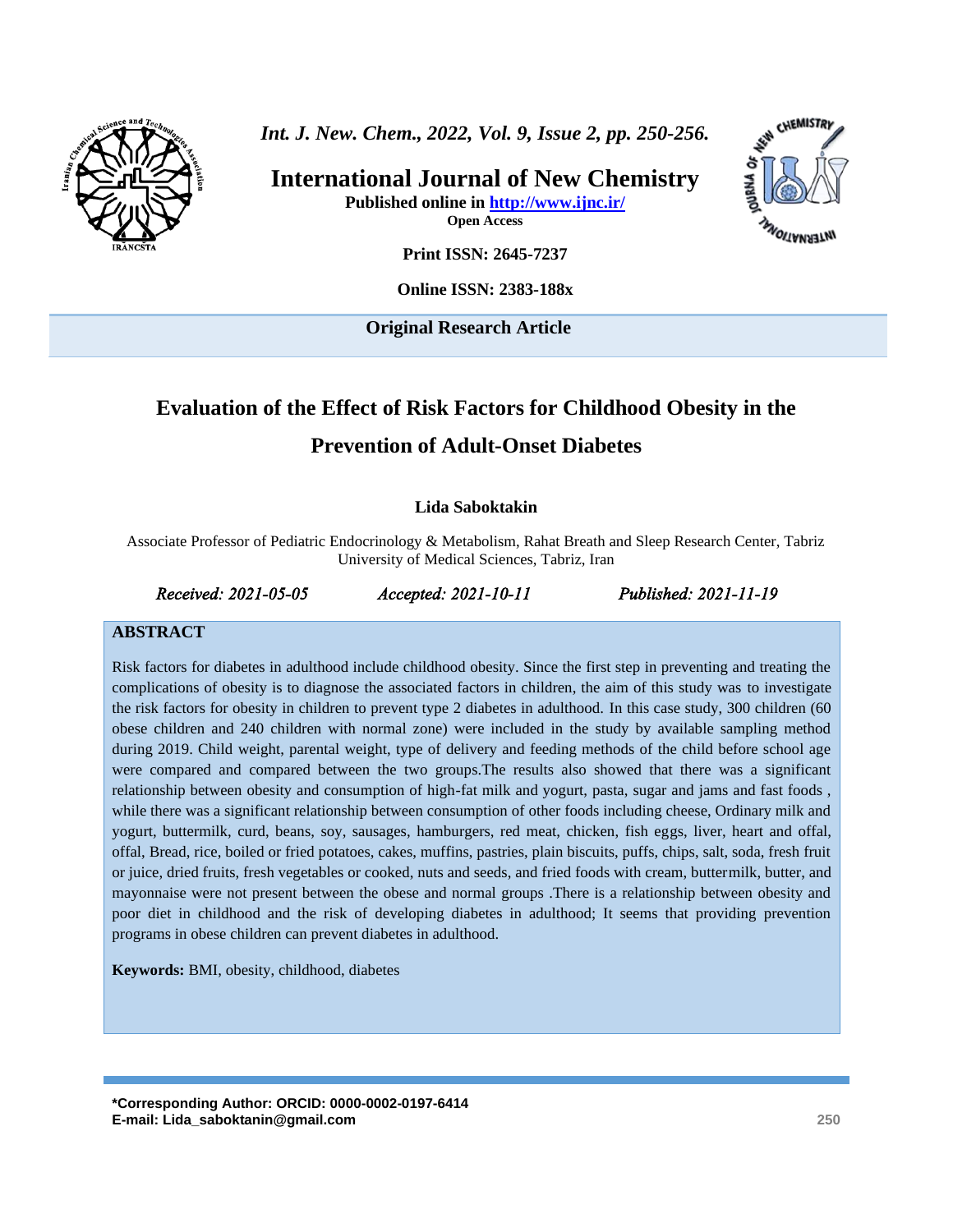#### **Introduction**

In developed countries, obesity and overweight are major problems for children and adults, and childhood overweight has been identified as a contributing factor to adult overweight and chronic diseases such as diabetes and insulin resistance(1).

Numerous studies show the growing trend of childhood obesity in developing countries, especially in the Middle East; Approximately 22 million children under the age of 5 worldwide are obese. Researchers say the prevalence of obesity among Iranian children is approaching that of industrialized countries. Obesity is one of the common problems of primary school children that is gradually in the middle and upper socio-economic classes of society (2).

Child weight and height as the simplest measurable criteria clearly indicate the body mass index of children and ultimately their obesity (3). Childhood obesity is closely related to cardiovascular disease, hypertension, hyperlipidemia, asthma, type 1 diabetes mellitus and 2, increased insulin levels and orthopedic problems (4).

There are many factors involved in the occurrence of obesity; These include the genetic background of obesity in the family, the amount of physical activity (5), watching TV, playing computer games and being overweight at birth, and the duration of watching TV for more than 2 hours  $(6)$ .

Researchers have also introduced parental obesity as one of the risk factors for adolescent obesity and according to various studies on obesity and its cardiomethyolic complications, a detailed study on obesity and its complications for planning (7) .

Since the first step in preventing and treating the complications of obesity is to diagnose the associated factors in children, the aim of this study was to investigate the risk factors for obesity in children to prevent type 2 diabetes in adulthood.

#### **Methods**

The present study was a case-control study. The target population was primary school children. The sample population is primary school children who have health records in health centers. The case group includes students whose body mass index is 85% or higher and the control group includes children whose body mass index is less than 85%. The number of samples in the case group was 60 and the control group was 240.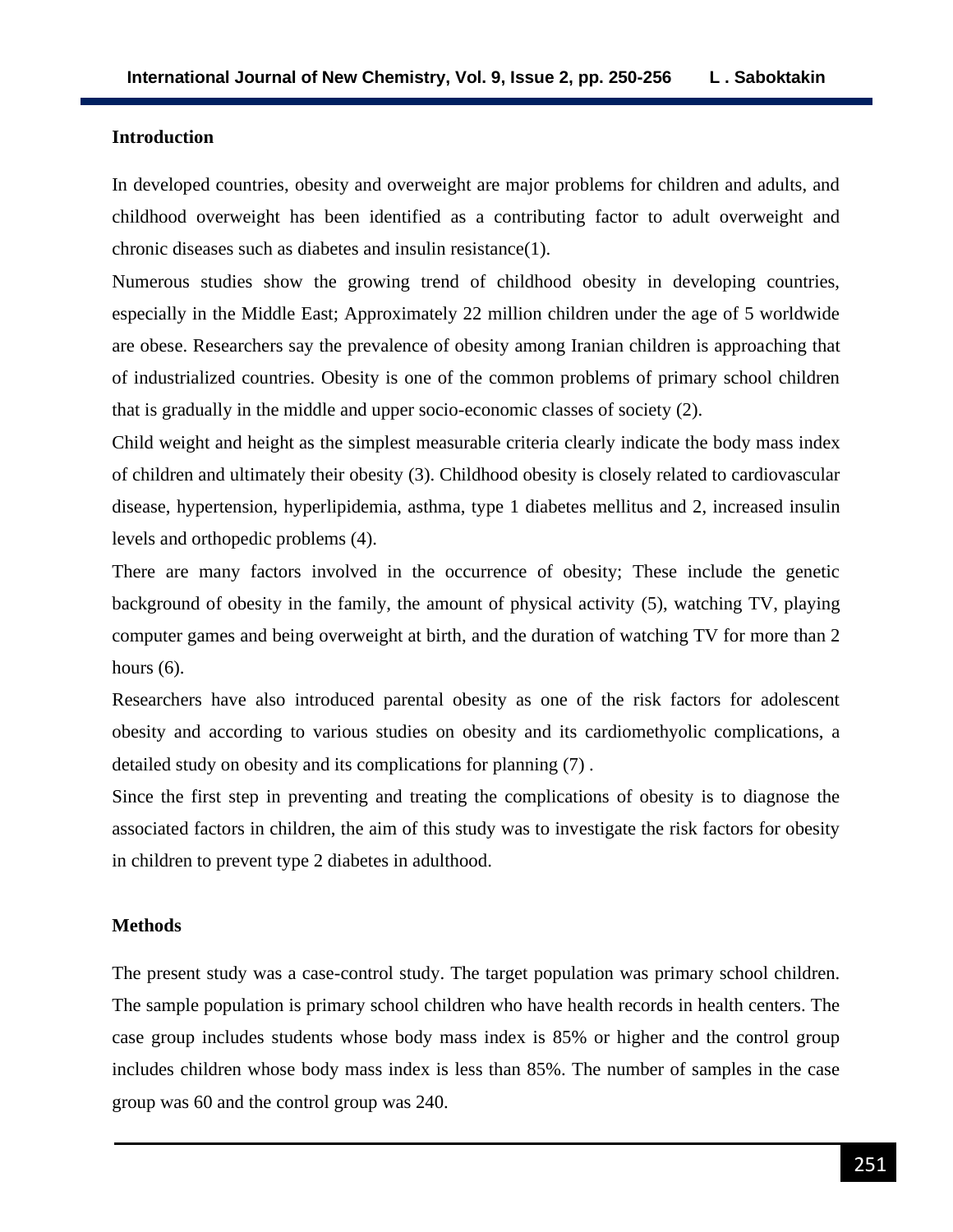Sampling was done in several centers (3 health centers). All students in the first grade of primary school are examined by a doctor before enrolling in schools. When the student goes to the school for registration, the principal of the school refers the student to the nearest health center (where the school is located) for examinations. At this referral, the student's health certificate is compiled and completed. In this study, while all students are examined and completed a health certificate. After classification according to size in different areas of Rasht city (affiliated to health centers of Rasht city), the first sample in each base is randomly determined and then by observing the distance, the next referring student who has referred for student examinations, the next sample Was (systematic random).

If the parent does not want and agrees with the student, the next person will be considered a research subject. Before the start of the project, all colleagues, including the examining physicians, executive supervisors and coordinators of the tests, will have a joint meeting to review the completion of the questionnaires by physicians while making the necessary arrangements. These surveys include demographic characteristics of the child, weight of the child and parent, type of delivery, student weight at the time of entering primary school, nutritional status of the child and physical activity of the child. In these examinations, after recording the demographic characteristics, first the height, weight and body mass index of students are measured. In each health center, the number of obese cases is registered in red and non-obese cases in blue. The first example of this study will be the first obese student who has referred to a health center for examinations. For this student, the design questionnaire is completed while performing routine examinations. The next sample will be obese by observing the set distance between students. Control cases are non-obese students of the same sex who are registered in the office immediately after the obese sample is examined. For control cases, the design questionnaire is completed while performing routine examinations.

Data were described (frequency and frequency percentage, mean and standard deviation) in the form of tables or graphs and data analysis was performed by Chi-square and Independent t test using SPSS Version22 software. P-VALUE less than 0.05 was considered significant.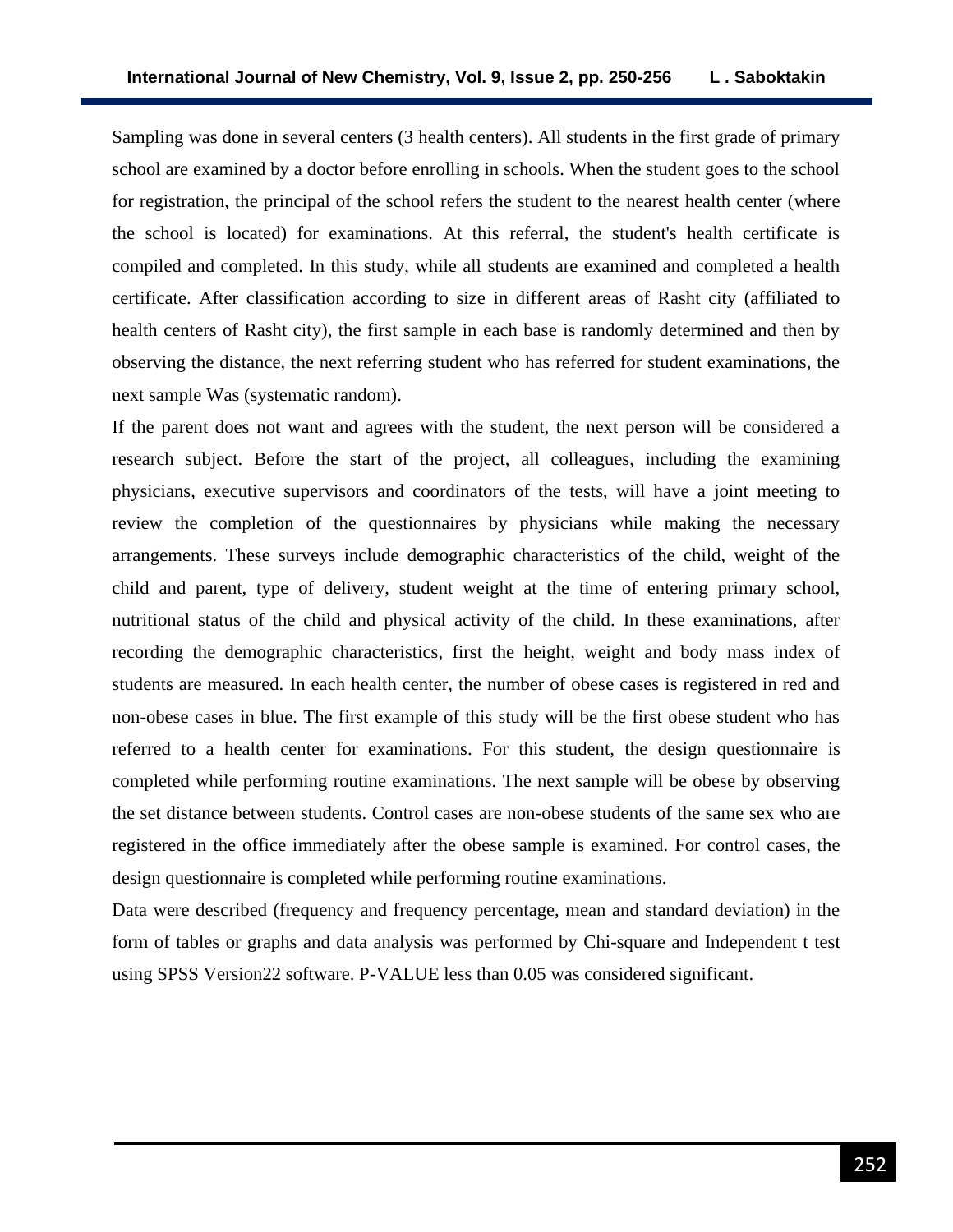# **Results**

In this study, it was shown that there is no relationship between type of delivery and time of birth and gender of obese and non-obese children. The results showed that the weight of parents in obese children was significantly higher than others (Table 1).

| <b>Variable</b>              | <b>Normal</b>    | <b>Obese and</b><br>overweight | <b>P</b> Value |
|------------------------------|------------------|--------------------------------|----------------|
| <b>Natural</b><br>childbirth | 19.2%            | 5.7%                           | 0.625          |
| <b>Cesarean section</b>      | 60.6%            | 14.4%                          |                |
| <b>Premature</b>             | 8.2%             | 2.7%                           | 0.587          |
| mature                       | 72.1%            | 17%                            |                |
| Girl                         | 12%              | 10%                            | 0.145          |
| <b>Boy</b>                   | 55%              | 23%                            |                |
| <b>Father weight</b>         | $75.69 \pm 8.78$ | 89.95±9.14                     | 0.019          |
| Mother weight                | $68.74 \pm 5.75$ | $74.33 \pm 8.11$               | 0.021          |

Table 1: Demographic characteristics of children and parents

The results also showed that there was a significant relationship between obesity and consumption of high-fat milk and yogurt, pasta, sugar and jams and fast foods (Table 2), while there was a significant relationship between consumption of other foods including cheese, Ordinary milk and yogurt, buttermilk, curd, beans (lentils, peas, beans, mung bean, etc.), soy, sausages, hamburgers, red meat, chicken, fish eggs, liver, heart and offal, offal, Bread, rice, boiled or fried potatoes, cakes, muffins, pastries, plain biscuits, puffs, chips, salt, soda, fresh fruit or juice, dried fruits, fresh vegetables (vegetables, tomatoes, cucumbers, Carrots, eggplants, salads) or cooked, nuts and seeds, and fried foods with cream, buttermilk, butter, and mayonnaise were not present between the obese and normal groups (Table 2).

|                             | <b>Variable</b>      | <b>Daily</b> | <b>Weekly</b> | monthly | rarely | <b>Never</b> | <b>Total</b> |
|-----------------------------|----------------------|--------------|---------------|---------|--------|--------------|--------------|
| High-fat milk               | normal               | 57.3%        | 18.4%         | 1.2%    | .8%    | $0.5\%$      | 72.8%        |
| and yogurt<br>and ice cream | Obese and overweight | 11.0%        | 6.8%          | 0.9%    | 1.4%   | 0.7%         | 20.8%        |
| noodle                      | normal               | 2.2%         | 65.5%         | 9.9%    | .2%    | 1.2%         | 79.9%        |

Table 2: Consumption of various foods in obese and non-obese children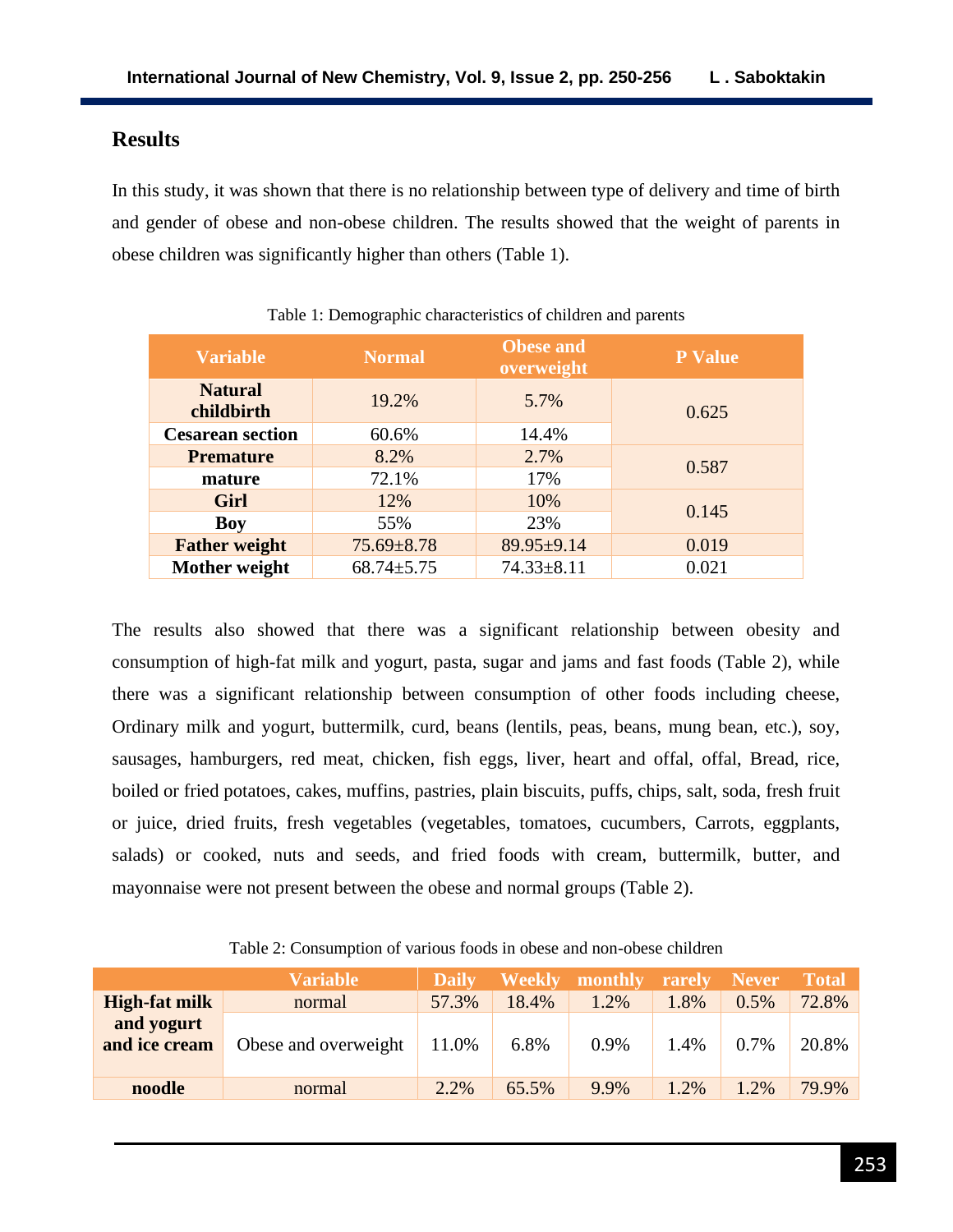| International Journal of New Chemistry, Vol. 9, Issue 2, pp. 250-256 | L. Saboktakin |
|----------------------------------------------------------------------|---------------|
|----------------------------------------------------------------------|---------------|

|                               | Obese and overweight | $0.0\%$ | 15.1% | 4.5%  | 0.5%  | $0.0\%$ | 20.1% |
|-------------------------------|----------------------|---------|-------|-------|-------|---------|-------|
| Sugar, jam,                   | normal               | 74.4%   | 20.4% | 4.1%  | 7.0%  | 0.9%    | 79.8% |
| sugar, candy<br>and chocolate | Obese and overweight | 8.7%    | 8.8%  | 1.0%  | 1.2%  | 0.5%    | 20.2% |
| <b>Fast food and</b>          | normal               | 1.4%    | 8.3%  | 26.4% | 28.7% | 15.4%   | 80.1% |
| restaurant<br>food            |                      | 0.2%    | 2.9%  | 7.9%  | 7.3%  | 1.7%    | 19.9% |

### **Discussion**

Childhood overweight is known to be a contributing factor to adult overweight and chronic diseases such as diabetes and insulin resistance. In this study, it was shown that there is no relationship between the type of delivery and the time of birth and gender of children with obesity. However, researchers in a cohort study examined children at the age of three and concluded that children born by cesarean section were more obese than children born naturally, which was contrary to our study. Maybe this is why we examined children at the age of seven, and perhaps by following the children in the study mentioned, they will come to the conclusion of the study( $8$ ,  $9$ ). In a systematic review and meta-analysis, they examined the relationship between obesity in different age groups with low, moderate and high rank scores and concluded that cesarean delivery has a moderate relationship with childhood obesity. In the present study, there was no significant difference between obese and non-obese preterm infants, while in a similar study, the results showed that prematurity was a risk factor for obesity in childhood and adolescence, which may be further examined in our adolescence We also achieve this important, but at present in our study there is this connection (10). In a study by researchers, overeating was thought to be the cause of this weight gain in premature infants. Of course, in our study, there is no such relationship, perhaps due to the prevalence of weight gain and obesity in all children, it is hotter and hotter in this geographical area (11). In the present study, there is a significant relationship between consumption of high-fat dairy products, jams, pasta and fast foods with obesity, which are the favorite foods of children; In a similar study, researchers concluded that the consumption of sugary drinks played an important role in the prevalence of obesity, stating that the role of the family in the consumption of these substances is important and family recommendations are necessary(12 , 13).The results showed that the weight of parents in obese children was significantly higher than others, although in previous studies more focus was placed on body mass and the relationship between obesity and weight gain in children with parental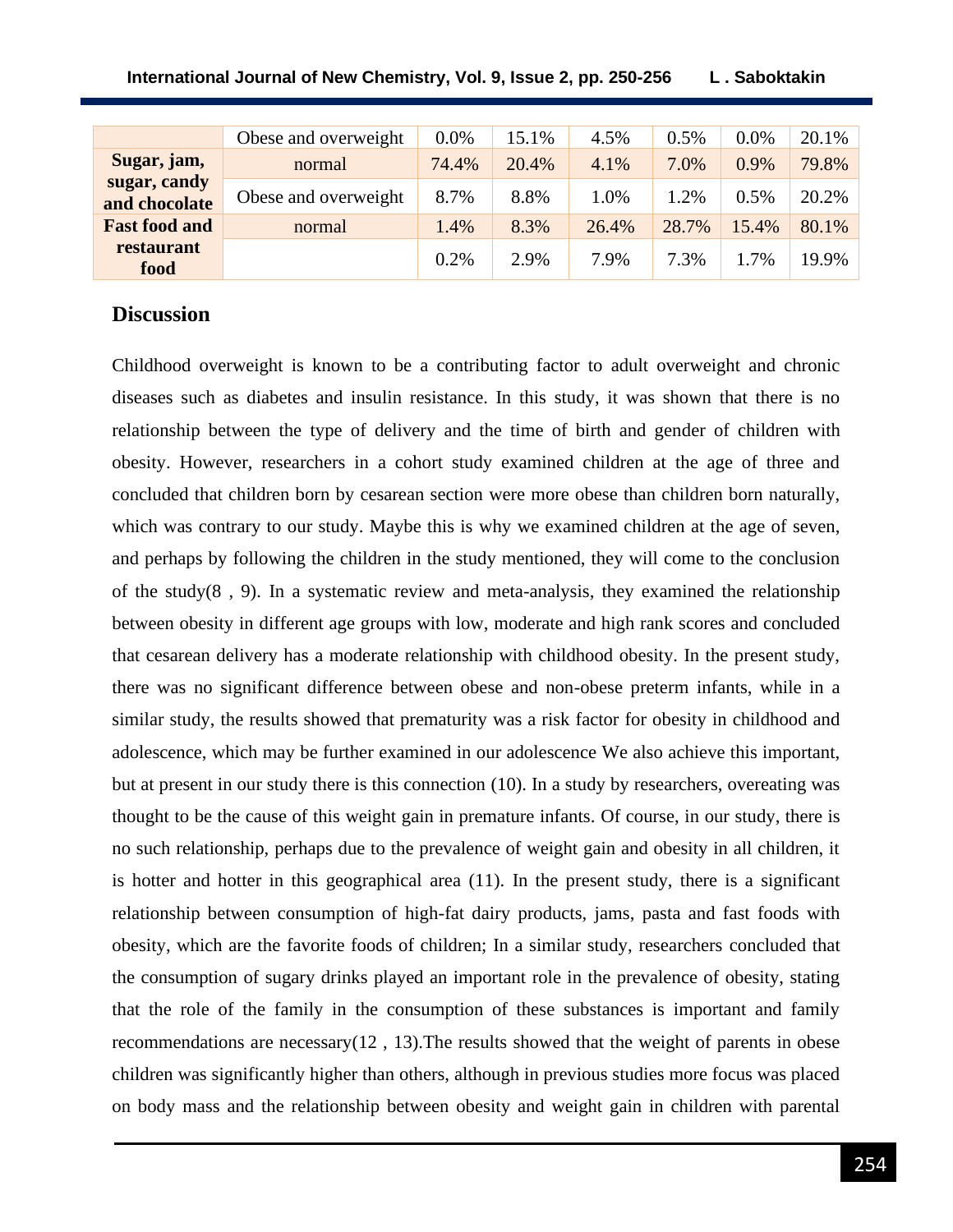obesity. Researchers in a similar study found that there is a strong correlation between a child's body mass with the parent's body mass and the paternal weight. They follow their example and work on families to prevent obesity (14, 15).

# **Conclusion**

There is a relationship between obesity and poor diet in childhood and the risk of developing diabetes in adulthood; It seems that providing prevention programs in obese children can prevent diabetes in adulthood.

### **Acknowledgment**

This study is the result of a research project approved by the Pediatric Health Research Center, Tabriz University of Medical Sciences, code ethics number IR.TBZMED.REC.1399.1037. Therefore, the author of this article thanks the support of that center.

### **References**

- 1. M.C. Carreno, *Chem. Rev.* 95, 1717 (1995).
- 2. *M***.** *Hirano, H***.** *Kudo, T***.** *Morimoto***,** *Bull. Chem. Soc. Jpn.* 65, 1744 (1992).
- 3. H. E. Folsom, J. Castrillon, *Synth. Commun*. 22, 1799 (1992).
- 4. A. Shaabani, M.B. Teimouri, H.R. Safaei, *Synth. Commun.* 30, 265 (2000).
- 5. A. McKillop, D. Koyuncu, A. Krief, W. Dumont, P. Renier, M. Trabelsi, *Tetrahedron Lett.* 31, 5007 (1990).
- 6. A. Khazaei, M.A. Zolfigol, A. Rostami, *Synthesis*, 2959 (2004).
- 7. F. Shirini, M.A. Zolfigol, A.R. Abri, *Chin. Chem. Lett.* 19, 51 (2008).
- 8. X. Wu, R.D. Rieke, L. Zhu, *Synth. Commun.* 26, 191 (1996).
- 9. H.M. Meshram, R. Kache, *Synth. Commun.* 27, 2403 (1997).
- 10. P.J. Chai, Y.S. Li, C.X. Tan, *Chin. Chem. Lett.* 22, 1403 (2011).
- 11. V. Kesavan, D. Bonnet-Delpon, J.P. Begue, *Synthesis,* 223 (2000).
- 12. H. Xu, Y.F. Zhang, and X. Lang, *Chin. Chem. Lett.* 31, 1520 (2020).
- 13. M. Bakavoli, A.M. Kakhky, A. Shiri, M. Ghabdian, A. Davoodnia, H. Eshghi, M. Khatami, *Chin. Chem. Lett.* 21, 651 (2010).